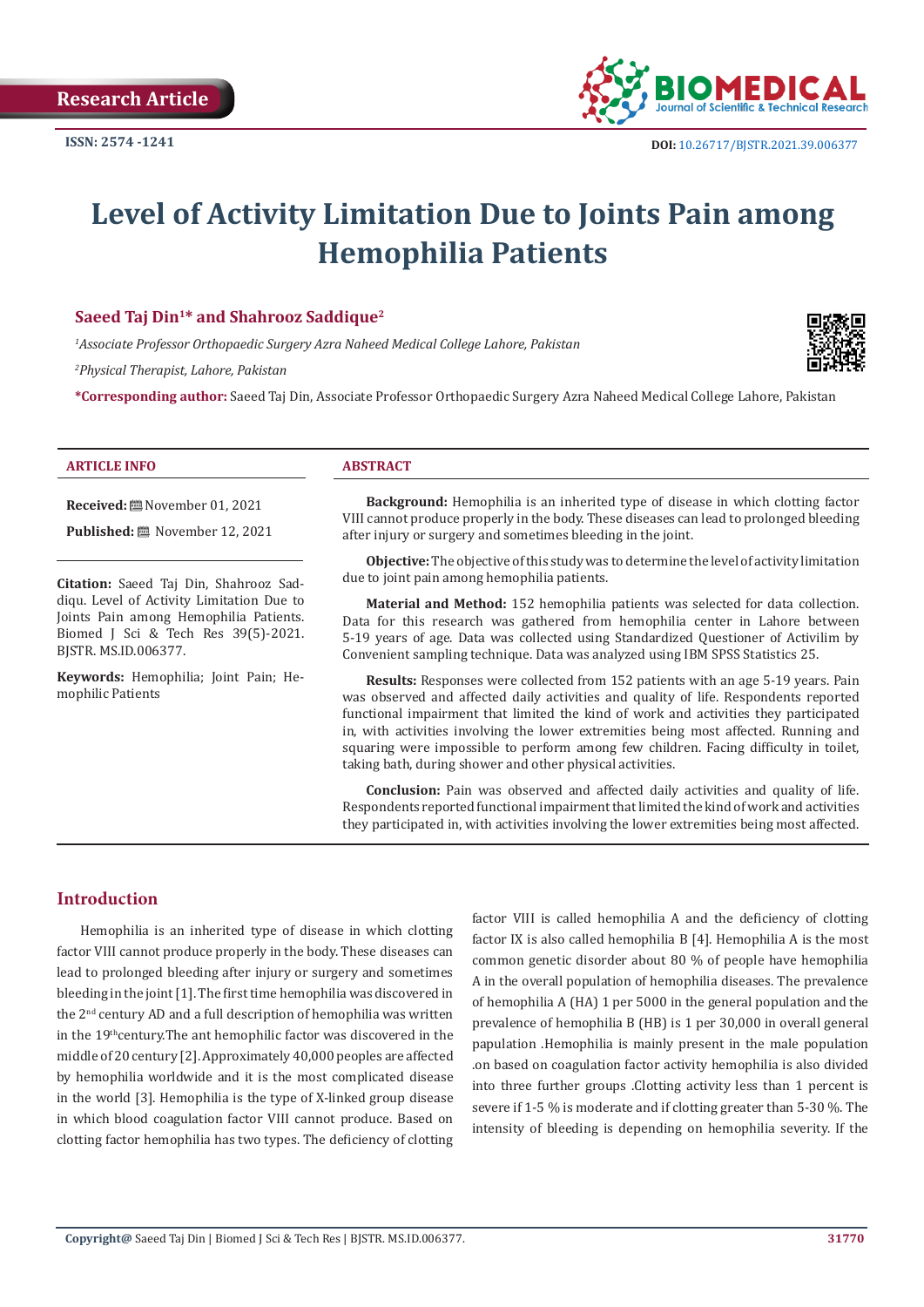intensity of hemophilia is severe, the spontaneous bleeding occurs in soft tissues, joints, nose, and other parts of the body, and if the intensity of diseases is moderate or mild the prolonged bleeding occurs after injury or surgery [5].

Bleeding in joints is more common in hemophilia patients due to a lack of clotting factors. The bleeding in the joint produces more complications in joint. Inflammatory reactions start due to hem arthrosis. Hemophilic arthropathy starts due to repeated episodes of bleeding in joints. The inflammation of the synovial membrane in a joint can lead to a breakdown of articular cartilage of the joint. The articular breakdown starts in early childhood in hemophilic patients. Chronic pain starts in hemophilic joints due to the breakdown of articular cartilage. Chronic hemophilic arthropathy can various effects on bone health, it can cause chronic pain in joints, swelling, limit the daily activities of life, decrease the range of motion of joints and also decrease the quality of life in hemophilic patients. The most common joints which are affected by hemophilia are ankle, knee, hip, elbow, and shoulder joints. There are usually weight-bearing joints that have a bad impact on physical movements. The bleeding the joints cause hypertrophy of physics which lead to valgus deformity in hemophilia patient [6].

Joint illness linked with recurrent joint bleeding causes discomfort and functional impairment in people with hemophilia (PWH) (hemarthroses). Discomfort is common in PWH, according to many studies [7,8] and pain associated with hemophilia has been linked to a worse health-related quality of life (HRQoL). PWH also has mental health problems [9,10]. According to the EQ-5D-3L, depression affects around one-third of PWH, and the Patient Health Questionnaire (PHQ-9), a scale used to evaluate the severity of depressive symptoms in adults, 37 percent of PWH fulfilled the criteria for depression in another research [11]. The influence of hemophilia on emotional well-being, like other elements of HRQoL, is rarely studied in the therapeutic context. In the comprehensive care environment or to individualize hemophilia therapy, neither general nor disease-specific patient-reported outcome (PRO) tools are routinely employed [12]. Greater expertise with and validation of PRO instruments in PWH may expand their usage for clinical outcome monitoring, as well as provide possibilities to improve patient dialog and treatment of specific outcomes.

The repeated episode of bleeding in joints can start the inflammatory reaction in joints. This inflammatory reaction starts the breakdown process in joints. The breakdown has a serious impact on bone and joint health it can lead to osteoporosis of bone, articular cartilage damage, and bony osteophytes formation in joints, decrease the range of motion of joints and also decrease the daily activity of life. Hemophilia patients have a great risk of depression. The main reason for depression in hemophilia patients

is a decrease in the activity of life [13]. Swelling, heat, and immobility are all symptoms of joint bleeding. Furthermore, acute bleeding produces significant discomfort in the affected joint, a symptom that has received little attention in prior research. The bulk of studies in this area focused on the management of pain in general and the use of analgesics [14]. The hemophilia patient faced many psychosocial problems. This problem related to their education and jobs and is also a problem for the caregiver of children with hemophilia and barrier for happy living the people with hemophilia because they cannot perform the daily activity due to pain in joints and difficulty to concentrate his work [15].

Recurrent bleeding, in addition to the acute discomfort, triggers a persistent process that results in synovitis, increased cartilage degradation, and bone deterioration, eventually leading to hemophilic arthropathy. Despite the existence of numerous potential pathophysiological ideas, the actual underlying processes for either blood-induced arthropathy or, more specifically, joint bleedinginduced pain are yet unknown. Similar to other inflammatory joint diseases, the associated inflammatory response might be addressed as one possible source of pain complaints [16,17]. All of these mechanisms, on the other hand, contribute to hemophilia's reported joint discomfort. As a result, current research is focusing on the causes and effects of persistent pain caused by hemophilic arthropathy. Because pain therapy is often ineffective, and many analgesic and anti-inflammatory medications are prohibited due to their clotting-inhibitory effects, a deeper pathophysiology understanding of pain in persons with hemophilia (PWH) is vitally necessary [18]. Hemophilic patients faced many problems in our society. They face social, mental, and physical problems. The reason for study in hemophilia to find out the activity limitation due to pain or hemarthrosis.

# **Literature Review**

J Michael soucie (2015) et al. Conduct a cross-sectional study in a hemophilic treatment center in the USA. The study sample size was 4343 males aged 2-19 years with hemophilia diseases. They collect the data to assess the joint range of motion. They concluded that the range of motion limitation in hemophilia patients depends on the severity of disease and damage of articular cartilage due to bleeding in joints [19]. M. Witkop (2017) et al. Purpose a crosssectional study to find the prevalence and joint pain due to bleeding joint in people with hemophilia. Their study sample size was 381 whose age is middle to 37. They found that 71 % of people have a severe type of hemophilia and pain in the joint more common the people with hemophilia. In this study, they concluded that the functional activity limitation and quality of life decrease in people with hemophilia are due to chronic pain in the joint [7]. Tyler and W Buckner (2018) conducted a study in which they find the prevalence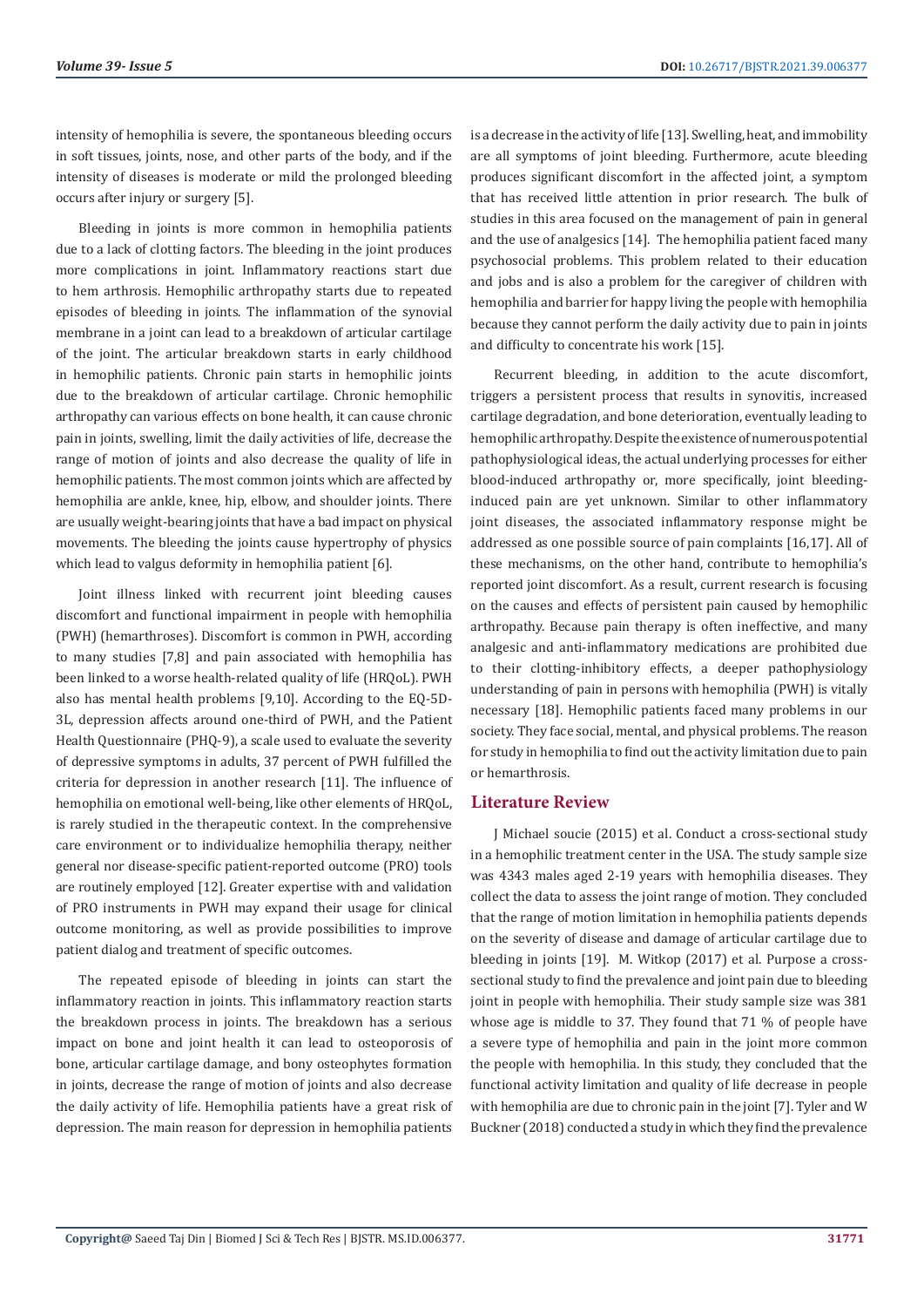of functional limitation or living quality in hemophilia patients. The study sample size was 381 adult patients with hemophilia whose age was medial to 34 old. They use the visual analogs scale and brief pain inventory v2 short form to collect the data. They found that patients present severe pain in joints and functional limitation and also decrease the quality of life due to pain in joints. They concluded that early asses of joints bleeding and proper history improve the quality 0f life and activity of daily life [20]. Heng Zhang (2019) et al purpose a cohort study in China to identify the health-related quality of life in children. The study sample size was 42 children and the data was collected from kid's life assessment tools. The conclusion of that study was health-related quality of life decrease in the children with hemophilia which depend on the severity of hemophilia or joint bleeding and bleeding joint decrease the activity of limitation [21].

MjidDavari and Zahra Gheribnaseri (2019) et al. conducted a cross-sectional study to determine the joints health status and living quality in hemophilia patients. The data was collected from the HR-QO2 questioner and joint health is to collect from hemophilic joint health score the study sample size was 38 people with hemophilia. They concluded that health-related quality of life in hemophilia patients was very low and many joints problems are found due to bleeding in joints [22]. Merel A and timmer (2020) purpose a study to determine the movement or behavior pattern in hemophilia patients. The study sample size was 107 people who have hemophilia. They collect the data from the Kruskal wall test and HJHS TOOLS. They found that runner and bike person with hemophilia is a few limitations in their life and they also concluded that sitting or standing was better for joint health [23]. In 2019 Dr. Edward Nguyo Maina purpose a cross-sectional study to find the prevalence of musculoskeletal problems in people with hemophilia. His study sample size was 37 people with hemophilia. He was data collected from the gilbert joint scoring system. He found that 86.5 % recurrent bleeding in joint, 75.7% of people have limited range of motion, and 70% have flexion contracture formation in joint with hemophilia. They found that musculoskeletal problems was linked with the severity of diseases [24].

# **Objective**

The objective of this study was to determine the: "Level of activity limitation due to joint pain among hemophilia patients."

# **Rationale**

Hemophilia causes activity limitation or other health disorders in children. The Research gap exist to determine the level of activity limitation occur in hemophilia patients due to pain in joints. This study may also helpful for physiotherapy field to find the best physiotherapy treatment for hemophilia patients regarding their activity limitation. The main rationale of my study to find advance

prevention and eliminates the activity limitation risk factor in further studies.

# **Operational Definitions**

Outcome measure tools that was used in the study is **Activilm Questionnaire.**

The ACTIVILM Questionnaire focus on assessing the basic knowledge of activity limitation by different question their correct answer [25].

#### **Variables:**

- **a) Dependent variable:** Activity limitation & pain
- **b) Independent variable:** Hemophilia patient are independent variable.

Value of sensitivity/ specificity/validity/ reliability=0.95.

# **Materials and Methods**

- **A. Study Design:** Design of study was Cross-Sectional.
- **B. Study Settings:** Data for this research was gathered from hemophilic center in Lahore.
- **C. Duration of Study:** 06 months.
- **D. Sample Size:** Sample size is calculated using following formula and parameters.

Sample size = 
$$
\frac{Z_{1-\alpha/2}^2 p(1-p)}{d^2}
$$

 $Z_{1-\alpha/2}$  = is standard normal variate (at 5% type 1 error (P<0.05) it is 1.96 and at 1% type 1 error (P<0.01) it is 2.58). As a majority of studies P values are considered significant below 0.05 hence 1.96 is used in formula.

p = Expected proportion in population based on previous studies or pilot studies.

```
d= Absolute error or precision − Has to be decide by researcher
```
Using 75.7% proportion of the condition sample size is 152 (Table 1).

#### **Table: 1.**

|     | 1.96  |
|-----|-------|
|     | 0.757 |
| 1-p | 0.25  |
|     | 0.05  |

Nguyo, E.M., Prevalence of musculoskeletal complications among hemophilia patients as seen at Kenyatta National Hospital. 2020, University of Nairobi.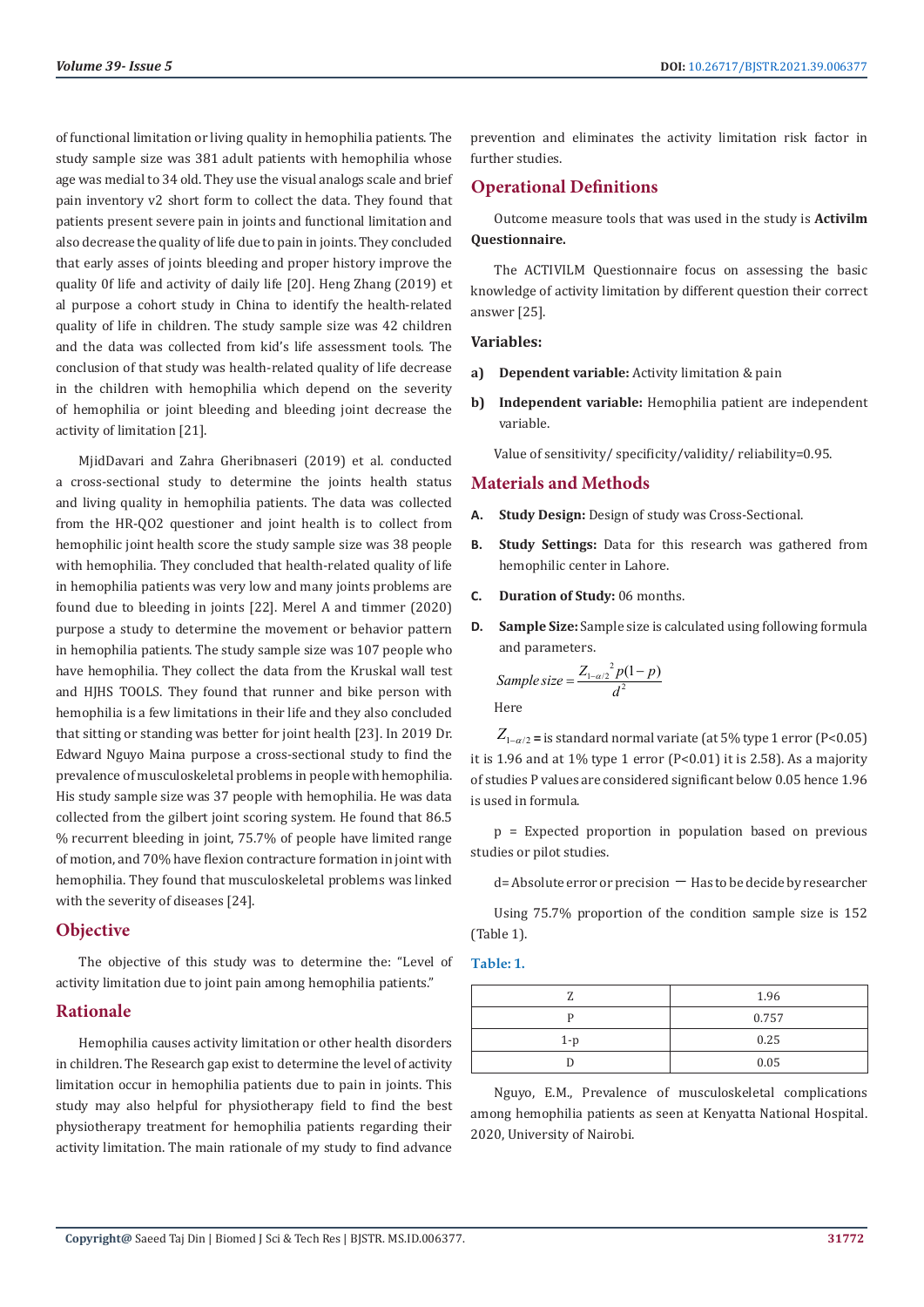**E. Sample Technique:** Non-probability convenient sampling was used.

#### **F. Criteria of Sample Selection:**

#### **a) Inclusion Criteria:**

- **i.** Hemophilia patients.
- **ii.** Age between 5-19 years.
- **b) Exclusion Criteria**: The people who have joint bleeding due to hematoma or other joint disorder such as juvenile arthritis.

# **Data Collection Procedure**

The data was collected after approval from the ethical board of concerned institute. The study design for the study was a descriptive cross-sectional study. The data collected from only people with hemophilia diseases. A convenience non-probability is used as a sampling technique for a minimum sample size of 152 and father data was added according to study requirement to minimum choice of error. The duration of the study was of 6 months and eligibility criteria for participants include volunteers. The data was collected from the ACTIVLIM questionnaire that including the activity limitation assessment and knowledge. The data was collected in the different hemophilic centers in Lahore city. The data collected in the form of a hard copy. And distribute to hemophilia patients. Hemophilia patient was filled the form.

# **Ethical Consideration**

The data was collected after the approval of the ethical board. The participant was provided with information regarding the study and informed consent was signed by the participant. Volunteers were preferred. The identity of participants kept confidential and the participant was allowed to withdraw from the study.

# **Statistical Analysis**

Data was analyzed by using SPSS software for the questionnaire.

# **Results**

**a)** Among 152 participants, male were 146(96.1%) and female were 6(3.9%) (Table 2 & Figure 1).



**Table 2:** Frequency distribution of Difficulty in gender.

| Gender |                  |         |
|--------|------------------|---------|
|        | <b>Frequency</b> | Percent |
| Male   | 146              | 96.1    |
| Female | n                | 3.9     |
| Total  | 152              | 100.0   |

**b)** Among 152 participants, Putting on a T Shirt was difficult among 27(17.8%) and Easy among s125 (82.2%) (Table 3 & Figure 2).





**Table 3:** Frequency distribution of Difficulty in Putting on a T shirt.

| <b>Putting on a T-shirt</b> |                  |         |
|-----------------------------|------------------|---------|
|                             | <b>Frequency</b> | Percent |
| Difficult                   | 27               | 17.8    |
| Easy                        | 125              | 82.2    |
| Total                       | 152              | 100.0   |

**c)** Among 152 participants, Washing ones upper body was difficult among 35(23.0%) and Easy among 117(77.0%) (Table 4 & Figure 3).



**Figure 3:** Frequency distribution of Difficulty in Washing Ones Upper Body.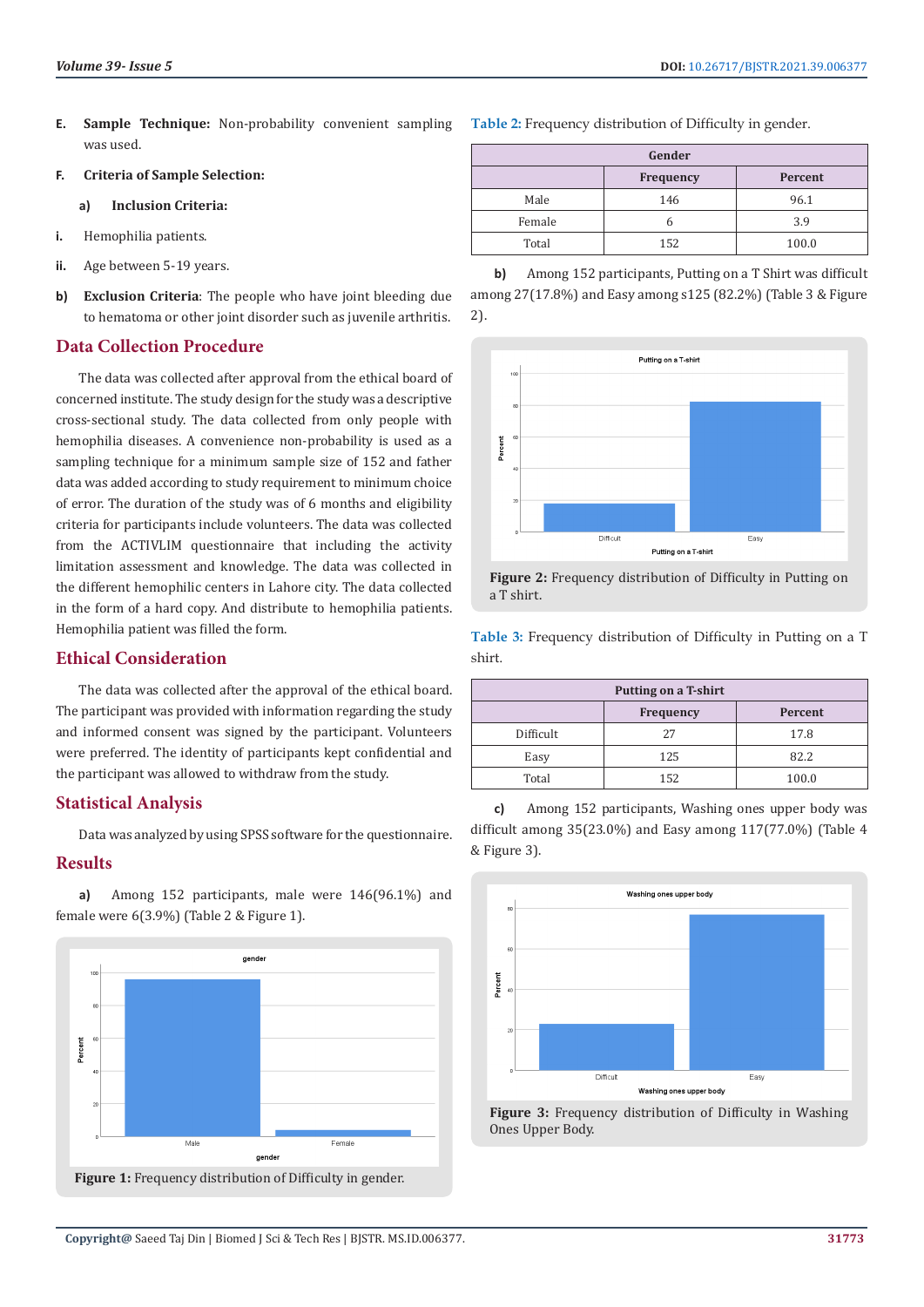**Table 4:** Frequency distribution of Difficulty in Washing Ones Upper Body.

| Washing ones upper body |                  |         |
|-------------------------|------------------|---------|
|                         | <b>Frequency</b> | Percent |
| Difficult               | 35               | 23.0    |
| Easy                    | 117              | 77.0    |
| Total                   | 152              | 100.0   |

**d)** Among 152 participants, Dressing ones lower body was difficult among 83(54.6%) and Easy among 69(45.4%) (Table 5 & Figure 4).



**Figure 4:** Frequency distribution of Difficulty in Dressing Ones Lower Body.

**Table 5:** Frequency distribution of Difficulty in Dressing Ones Lower Body.

| Dressing one's lower body   |     |       |
|-----------------------------|-----|-------|
| Percent<br><b>Frequency</b> |     |       |
| Difficult                   | 83  | 54.6  |
| Easy                        | 69  | 45.4  |
| Total                       | 152 | 100.0 |

**e)** Among 152 participants, Taking a Shower was Impossible among 2(1.3%), difficult among 87(57.2%) and Easy among 63(45.4%) (Table 6 & Figure 5).



**Figure 5:** Frequency distribution of Difficulty in Taking a Shower.

**Table 6:** Frequency distribution of Difficulty in Taking a Shower.

| <b>Taking a shower</b> |           |         |
|------------------------|-----------|---------|
|                        | Frequency | Percent |
| Impossible             |           | 1.3     |
| Difficult              | 87        | 57.2    |
| Easy                   | 63        | 41.4    |
| Total                  | 152       | 100.0   |

**f)** Among 152 participants, Sitting on the toilet was Impossible among 12(7.9%), difficult among 91(59.9%) and Easy among 49(32.2%) (Table 7 & Figure 6).





**Table 7:** Frequency distribution of Difficulty in Sitting on the Toilet.

| Sitting on the toilet |                  |         |
|-----------------------|------------------|---------|
|                       | <b>Frequency</b> | Percent |
| Impossible            | 12               | 7.9     |
| Difficult             | 91               | 59.9    |
| Easy                  | 49               | 32.2    |
| Total                 | 152              | 100.0   |

**g)** Among 152 participants, Taking a bath was Impossible among 4(2.6%), difficult among 85(55.9%) and Easy among 63(41.4%) (Table 8 & Figure 7).



**Figure 7:** Frequency distribution of Difficulty in taking a bath.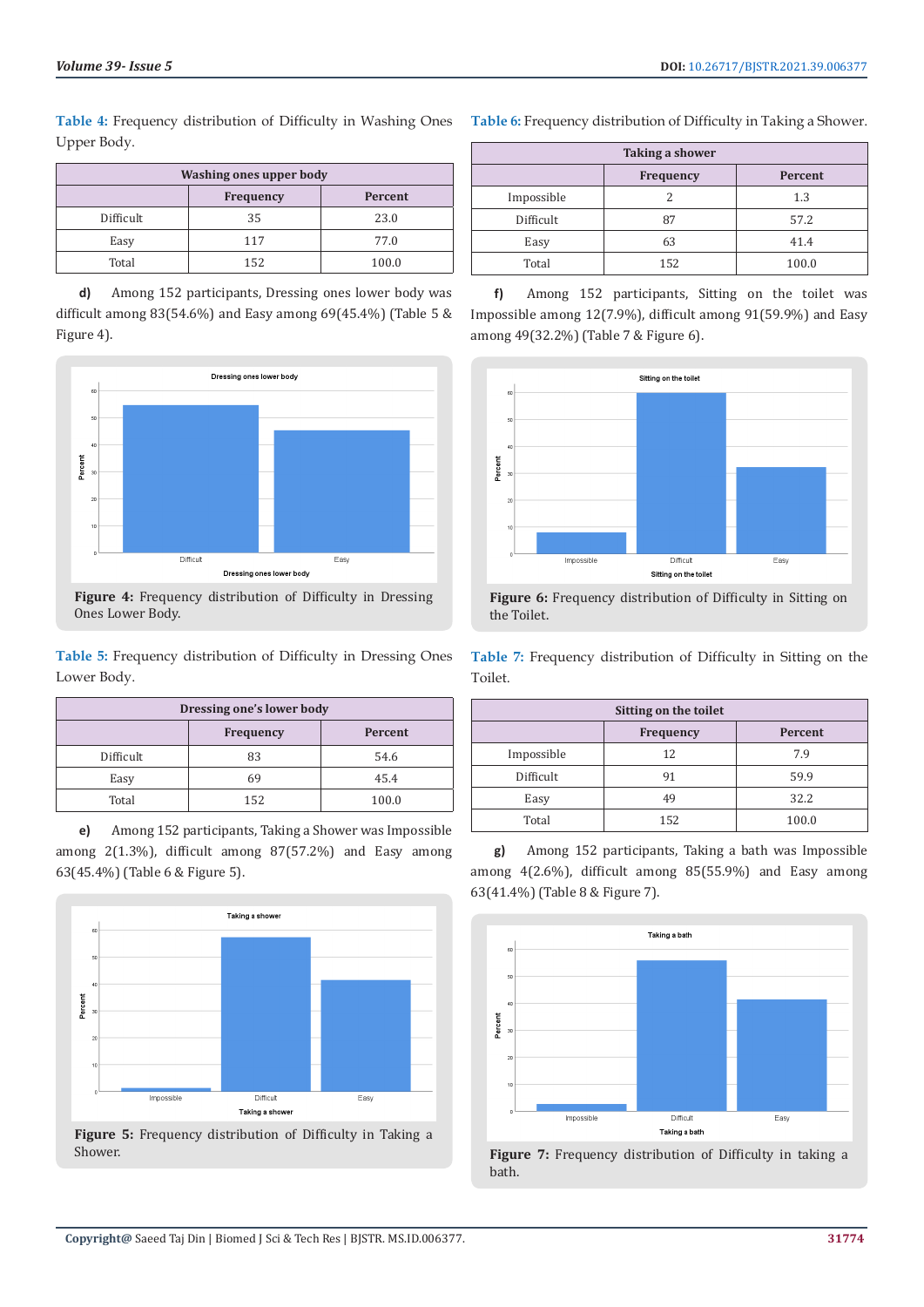| Taking a bath |           |         |
|---------------|-----------|---------|
|               | Frequency | Percent |
| Impossible    |           | 2.6     |
| Difficult     | 85        | 55.9    |
| Easy          | 63        | 41.4    |
| Total         | 152       | 100.0   |

**Table 8:** Frequency distribution of Difficulty in taking a bath.

**h)** Among 152 participants, Walking Upstairs was Impossible among 9(5.9%), difficult among 96(63.2%) and Easy among 47(30.9%) (Table 9 & Figure 8).



**Figure 8:** Frequency distribution of Difficulty in walking downstairs.

**Table 9:** Frequency distribution of Difficulty in walking downstairs.

| <b>Walking downstairs</b> |                  |         |
|---------------------------|------------------|---------|
|                           | <b>Frequency</b> | Percent |
| Impossible                |                  | 5.9     |
| Difficult                 | 96               | 63.2    |
| Easy                      | 47               | 30.9    |
| Total                     | 152              | 100.0   |



**Figure 9:** Frequency distribution of Difficulty in Stepping out of a bath tub.

**i)** Among 152 participants, Stepping out of a bath tub was

Impossible among 1(0.7%), difficult among 53(34.9%) and Easy among 98(64.5%) (Table 10 & Figure 9).

**Table 10:** Frequency distribution of Difficulty in Stepping out of a bathtub.

| Stepping out of a bath tube |           |         |
|-----------------------------|-----------|---------|
|                             | Frequency | Percent |
| Impossible                  |           | 0.7     |
| Difficult                   | 53        | 34.9    |
| Easy                        | 98        | 64.5    |
| Total                       | 152       | 100.0   |

**j)** Among 152 participants, Opening a door was difficult among 12(7.9%) and Easy among 140(92.1%) (Table 11 & Figure 10).



**Figure 10:** Frequency distribution of Difficulty in opening a door.

**Table 11:** Frequency distribution of Difficulty in opening a door.

| Opening a door |                  |         |
|----------------|------------------|---------|
|                | <b>Frequency</b> | Percent |
| Difficult      | 12               | 7.9     |
| Easy           | 140              | 92.1    |
| Total          | 152              | 100.0   |

**k)** Among 152 participants, Walking outdoor on level ground was Impossible among 4(2.6%), difficult among 52(34.2%) and Easy among 96(63.2%) (Table 12 & Figure 11).

**Table 12:** Frequency distribution of Difficulty in walking outdoors on level ground.

| Walking outdoors on level ground |     |       |
|----------------------------------|-----|-------|
| <b>Frequency</b><br>Percent      |     |       |
| Impossible                       |     | 2.6   |
| Difficult                        | 52  | 34.2  |
| Easy                             | 96  | 63.2  |
| Total                            | 152 | 100.0 |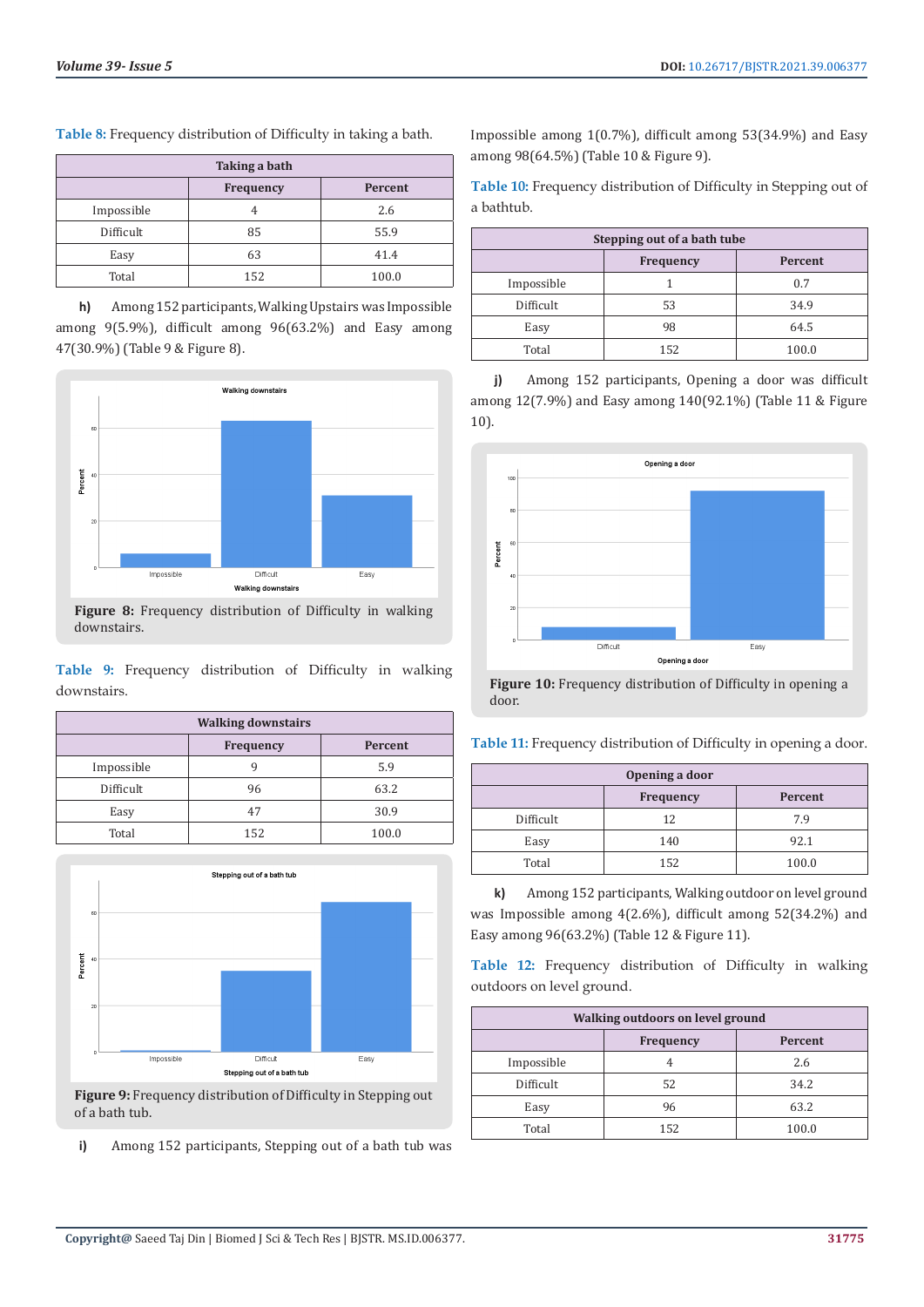



**Figure 11:** Frequency distribution of Difficulty in walking outdoors on level ground.

**l)** Among 152 participants, Washing ones face was difficult among 25(16.4%) and Easy among 127(83.6%) (Table 13 & Figure 12).



**Figure 12:** Frequency distribution of Difficulty in washing ones face.

**Table 13:** Frequency distribution of Difficulty in washing ones face.

| <b>Washing ones face</b>    |     |       |  |
|-----------------------------|-----|-------|--|
| <b>Frequency</b><br>Percent |     |       |  |
| Difficult                   | 25  | 16.4  |  |
| Easy                        | 127 | 83.6  |  |
| Total                       | 152 | 100.0 |  |

**m)** Among 152 participants, hanging up a jacket on a hat stand was difficult among 67(44.1%) and Easy among 85(55.9%) (Table 14 & Figure 13).

**Table 14:** Frequency distribution of Difficulty in Hanging up a jacket on a hat stand.

| Hanging up a jacket on a hat stand |     |       |  |
|------------------------------------|-----|-------|--|
| Percent<br>Frequency               |     |       |  |
| Difficult                          | 67  | 44.1  |  |
| Easy                               | 85  | 55.9  |  |
| Total                              | 152 | 100.0 |  |





**n)** Among 152 participants, Wiping ones upper body was Impossible among 1(0.7%), difficult among 52(34.2%) and Easy among 99(65.1%) (Table 15 & Figure 14).



**Figure 14:** Frequency distribution of Difficulty in wipes ones upper body.

|             |  | Table 15: Frequency distribution of Difficulty in wipes ones |  |  |  |
|-------------|--|--------------------------------------------------------------|--|--|--|
| upper body. |  |                                                              |  |  |  |

| Wiping ones upper body |                             |       |  |
|------------------------|-----------------------------|-------|--|
|                        | <b>Frequency</b><br>Percent |       |  |
| Impossible             |                             | 0.7   |  |
| Difficult              | 52                          | 34.2  |  |
| Easy                   | 99                          | 65.1  |  |
| Total                  | 152                         | 100.0 |  |

**o)** Among 152 participants, walking upstairs was Impossible among 6(3.9%), difficult among 134(88.2%) and Easy among 12(7.9%) (Table 16 & Figure 15).

**Table 16:** Frequency distribution of Difficulty in walking upstairs.

| <b>Walking upstairs</b> |                  |         |  |
|-------------------------|------------------|---------|--|
|                         | <b>Frequency</b> | Percent |  |
| Impossible              |                  | 3.9     |  |
| Difficult               | 134              | 88.2    |  |
| Easy                    | 12               | 7.9     |  |
| Total                   | 152              | 100.0   |  |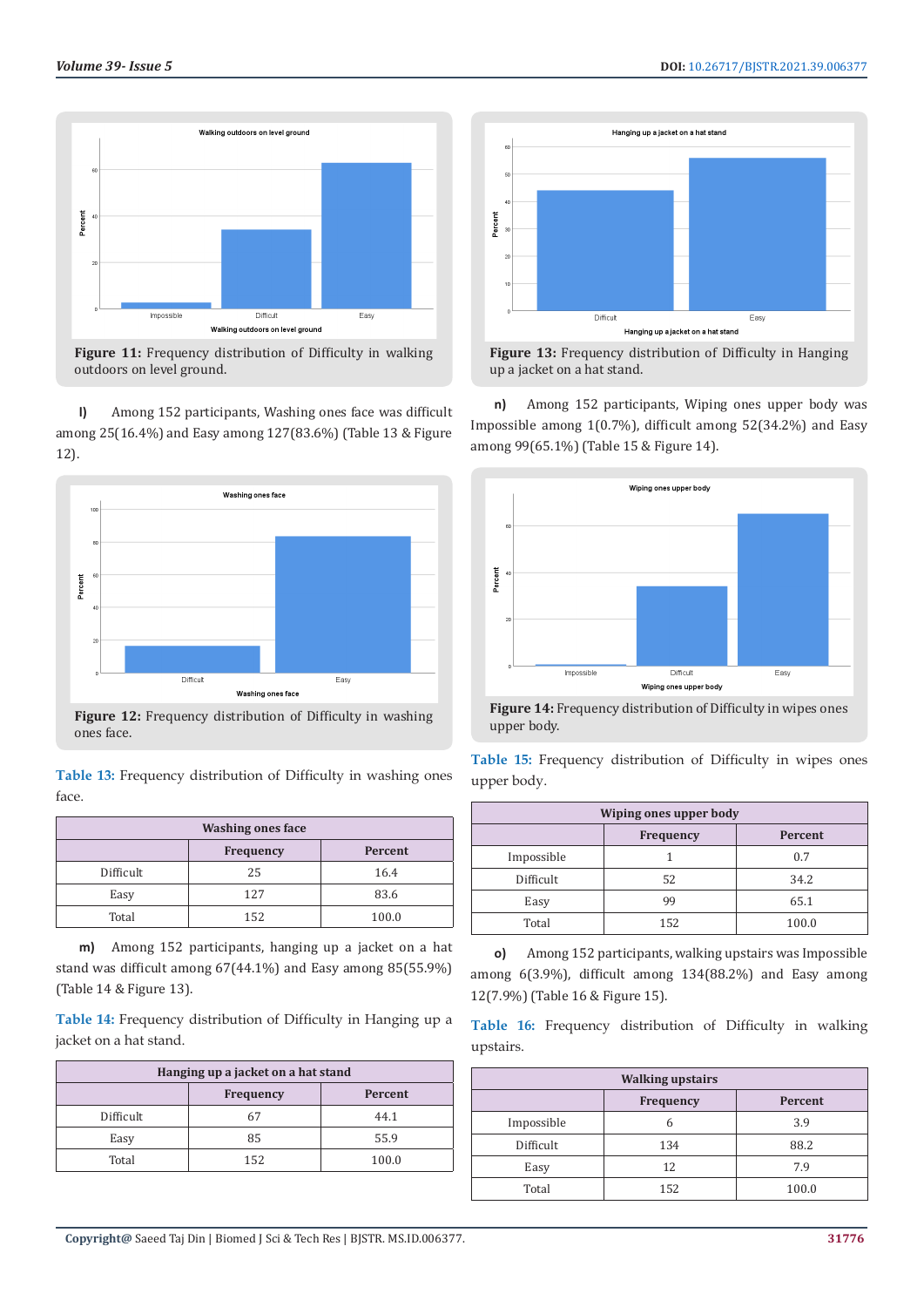

**Figure 15:** Frequency distribution of Difficulty in walking upstairs.

**p)** Among 152 participants, Carrying a heavy load was Impossible among 13(8.6%), difficult among 133(87.5%) and Easy among 6(3.9%) (Table 17 & Figure 16).



**Figure 16:** Frequency distribution of Difficulty in carrying a heavy load.

**Table 17:** Frequency distribution of Difficulty in carrying a heavy load.

| Carrying a heavy load |                             |       |  |
|-----------------------|-----------------------------|-------|--|
|                       | <b>Frequency</b><br>Percent |       |  |
| Impossible            | 13                          | 8.6   |  |
| Difficult             | 133                         | 87.5  |  |
| Easy                  |                             | 3.9   |  |
| Total                 | 152                         | 100.0 |  |

**q)** Among 152 participants, Getting in to a car was difficult among 24(15.8%) and Easy among 128(84.2%) (Table 18 & Figure 17).

**Table 18:** Frequency distribution of Difficulty in getting into a car.

| Getting into a car          |     |       |  |
|-----------------------------|-----|-------|--|
| Percent<br><b>Frequency</b> |     |       |  |
| Difficult                   | 24  | 15.8  |  |
| Easy                        | 128 | 84.2  |  |
| Total                       | 152 | 100.0 |  |





**r)** Among 152 participants, Standing for a long time was Impossible among 12(7.9%), difficult among 117(77.0%) and Easy among 23(15.1%) (Table 19 & Figure 18).



**Figure 18:** Frequency distribution of Difficulty in Standing for a long time.

**Table 19:** Frequency distribution of Difficulty in Standing for a long time.

| Standing for a long time |           |         |  |
|--------------------------|-----------|---------|--|
|                          | Frequency | Percent |  |
| Impossible               | 12        | 7.9     |  |
| Difficult                | 117       | 77.0    |  |
| Easy                     | 23        | 15.1    |  |
| Total                    | 152       | 100.0   |  |

**s)** Among 152 participants, Walking more than 1 km was Impossible among 23(15.1%), difficult among 117(77.0%) and Easy among 12(7.9%) (Table 20 & Figure 19).

**Table 20:** Frequency distribution of Difficulty in walking more than 1 km.

| <b>Walking more than 1 km</b> |     |       |  |
|-------------------------------|-----|-------|--|
| Frequency<br>Percent          |     |       |  |
| Impossible                    | 23  | 15.1  |  |
| Difficult                     | 117 | 77.0  |  |
| Easy                          | 12  | 7.9   |  |
| Total                         | 152 | 100.0 |  |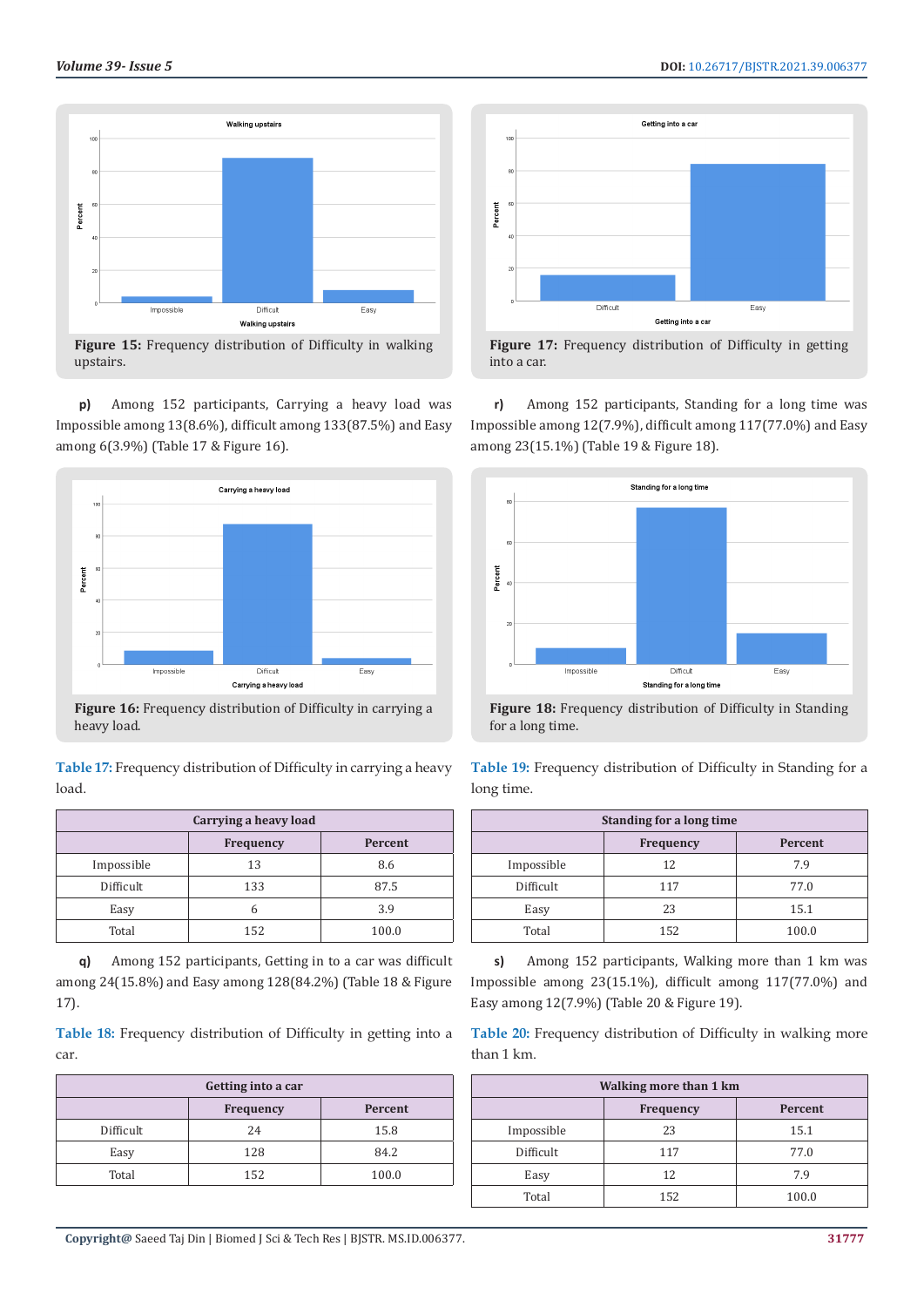

**Figure 19:** Frequency distribution of Difficulty in walking more than 1 km.

**t)** Among 152 participants, Closing a door was difficult among 8(5.3%) and Easy among 144(94.7%) (Table 21 & Figure 20).



door.

**Table 21:** Frequency distribution of Difficulty in closing a door.

| Closing a door |                  |         |
|----------------|------------------|---------|
|                | <b>Frequency</b> | Percent |
| Difficult      |                  | 5.3     |
| Easy           | 144              | 94.7    |
| Total          | 152              | 100.0   |



**Figure 21:** Frequency distribution of Difficulty in Hopping on one foot.

**u)** Among 152 participants, Hopping on one foot was Impossible among 5(3.3%), difficult among 97(63.8%) and Easy among 50(32.9%) (Table 22 & Figure 21).

**Table 22:** Frequency distribution of Difficulty in Hopping on one foot.

| <b>Hopping on one foot</b> |           |         |  |
|----------------------------|-----------|---------|--|
|                            | Frequency | Percent |  |
| Impossible                 |           | 3.3     |  |
| Difficult                  | 97        | 63.8    |  |
| Easy                       | 50        | 32.9    |  |
| Total                      | 152       | 100.0   |  |

**v)** Among 152 participants, Putting on a backpack was Impossible among 3(2.0%), difficult among 105(69.1%) and Easy among 44(28.9%) (Table 23 & Figure 22).



**Figure 22:** Frequency distribution of Difficulty in putting on a back pack.

**Table 23:** Frequency distribution of Difficulty in putting on a backpack.

| Putting on a backpack |     |       |  |
|-----------------------|-----|-------|--|
| Frequency<br>Percent  |     |       |  |
| Impossible            |     | 2.0   |  |
| Difficult             | 105 | 69.1  |  |
| Easy                  | 44  | 28.9  |  |
| Total                 | 152 | 100.0 |  |

**w)** Among 152 participants, Running was Impossible among 17(11.2%), difficult among 134(88.2%) and Easy among 1(0.7%) (Table 24 & Figure 23).

**Table 24:** Frequency distribution of D.

| <b>Running</b> |           |         |
|----------------|-----------|---------|
|                | Frequency | Percent |
| Impossible     | 17        | 11.2    |
| Difficult      | 134       | 88.2    |
| Easy           |           | 0.7     |
| Total          | 152       | 100.0   |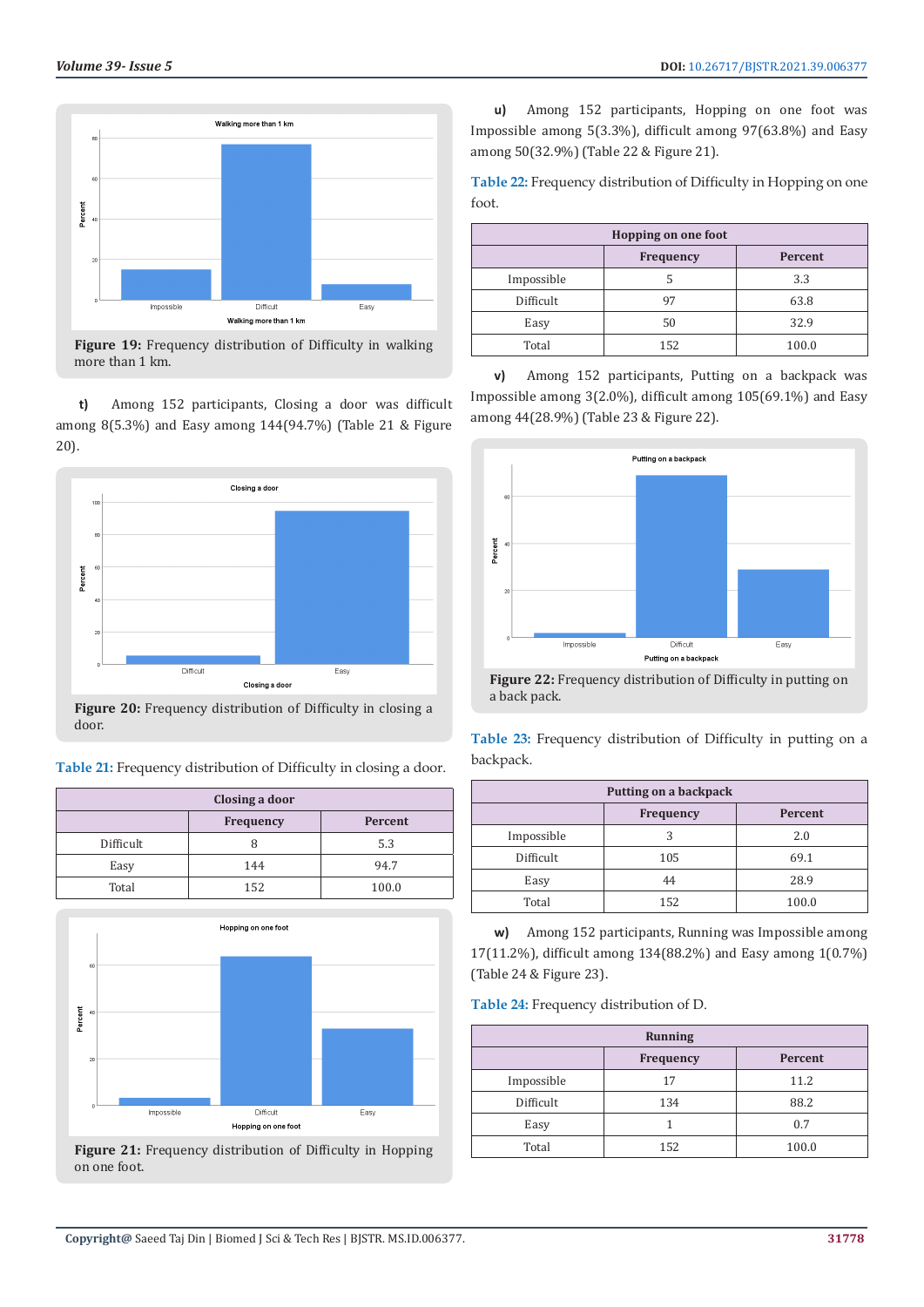

#### **Discussion**

A study conducted by Buckner, Tyler Win 2018, Study aimed to determine the Assessments of pain, functional impairment, anxiety and depression in US adults with hemophilia. According to this study, participants reported feeling tired (93 percent), worn out (86 percent), very nervous (68 percent), downhearted and depressed (55 percent) and so down in the dumps that nothing could cheer them up (41 percent). According to our study Among 152 participants, male were 146(96.1%) and female were 6(3.9%). Putting on a T Shirt was difficult among 27(17.8%) and Easy among 125(82.2%).Washing ones upper body was difficult among 35(23.0%) and Easy among 117(77.0%).Dressing ones lower body was difficult among 83(54.6%) and Easy among 69(45.4%). Taking a Shower was Impossible among 2(1.3%), difficult among 87(57.2%) and Easy among 63(45.4%).Sitting on the toilet was Impossible among 12(7.9%), difficult among 91(59.9%) and Easy among 49(32.2%).Taking a bath was Impossible among 4(2.6%), difficult among 85(55.9%) and Easy among 63(41.4%) [25].

A study revealed patient was unable to perform the activity, or need complete assistance to perform the activity like transfers/ squatting and running. Some need partial assistance/aids/ modified instruments/modified environment to perform the activity like eating, bathing, dressing going up a stairs, walking running. The other group able to perform the activities without aids or assistance, but with slight discomfort, unable to perform the activities similar to their healthy peers like eating, bathing, dressing going up a stairs, walking and running. A few subjects were able to perform the activities without any difficulty similar to their healthy peer. According to our study among 152 participants, walking upstairs was Impossible among 9(5.9%), difficult among 96(63.2%) and Easy among 47(30.9%). Stepping out of a bath tub was impossible among 1(0.7%), difficult among 53(34.9%) and Easy among 98(64.5%).Opening a door was difficult among 12(7.9%) and Easy among 140(92.1%).Walking outdoor on level ground was Impossible among 4(2.6%), difficult among 52(34.2%) and Easy among 96(63.2%). Washing ones face was difficult among 25(16.4%) and Easy among 127(83.6%). Hanging up a jacket on a hat stand was difficult among 67(44.1%) and Easy among 85(55.9%). Wiping ones upper body was Impossible among 1(0.7%), difficult among 52(34.2%) and Easy among 99(65.1%). walking upstairs was Impossible among 6(3.9%), difficult among 134(88.2%) and Easy among 12(7.9%) [26].

According to another study knees (23.7 percent), elbows (23.7 percent) and ankles (37.4 percent) were the most often reported sore joints (18.9 percent) among hemophilia patients. On the International Physical Activity Questionnaire, 51% said they had done nothing in the previous week. The median sub scores for four physical health domains were lower than the median sub scores for four mental health domains on the SF-36v2 health survey. Leg functions (median, 66.7) and lying/sitting/kneeling/standing (median, 67.5) were the most impacted Hemophilia Activities List domains (range 0 (worst)-100 (best)), whereas self-care was the least impacted (median, 100.0). Ankle scores (median, 6.0; range, 0-40) on the HJHS were lower than elbow/knee scores (median, 4.0/4.0).and according to our study Among 152 participants, Carrying a heavy load was Impossible among 13(8.6%), difficult among 133(87.5%) and Easy among 6(3.9%). Getting in to a car was difficult among 24(15.8%) and Easy among 128(84.2%). Standing for a long time was Impossible among 12(7.9%), difficult among 117(77.0%) and Easy among 23(15.1%). Walking more than 1 km was Impossible among 23(15.1%), difficult among 117(77.0%) and Easy among 12(7.9%). Closing a door was difficult among 8(5.3%) and Easy among 144(94.7%). Hopping on one foot was Impossible among 5(3.3%), difficult among 97(63.8%) and Easy among 50(32.9%). Putting on a backpack was Impossible among 3(2.0%), difficult among 105(69.1%) and Easy among 44(28.9%). Running was Impossible among 17(11.2%), difficult among 134(88.2%) and Easy among 1(0.7%) [27].

#### **Conclusion**

Pain was observed most common problem that affected daily activities and quality of life among hemophilia patients. Respondents reported functional impairment that limit the daily routine work and activities they participated in especially with activities involving the lower extremities.

# **Limitations**

- **a)** Due to low population of hemophilia so data collection took time.
- **b)** The data was collected from single hemophilia center in Lahore.
- **c)** Difficulties in collection of data because of Covid-19.

#### **Recommendation**

**a)** Study should be analyzed through clinical analysis in future.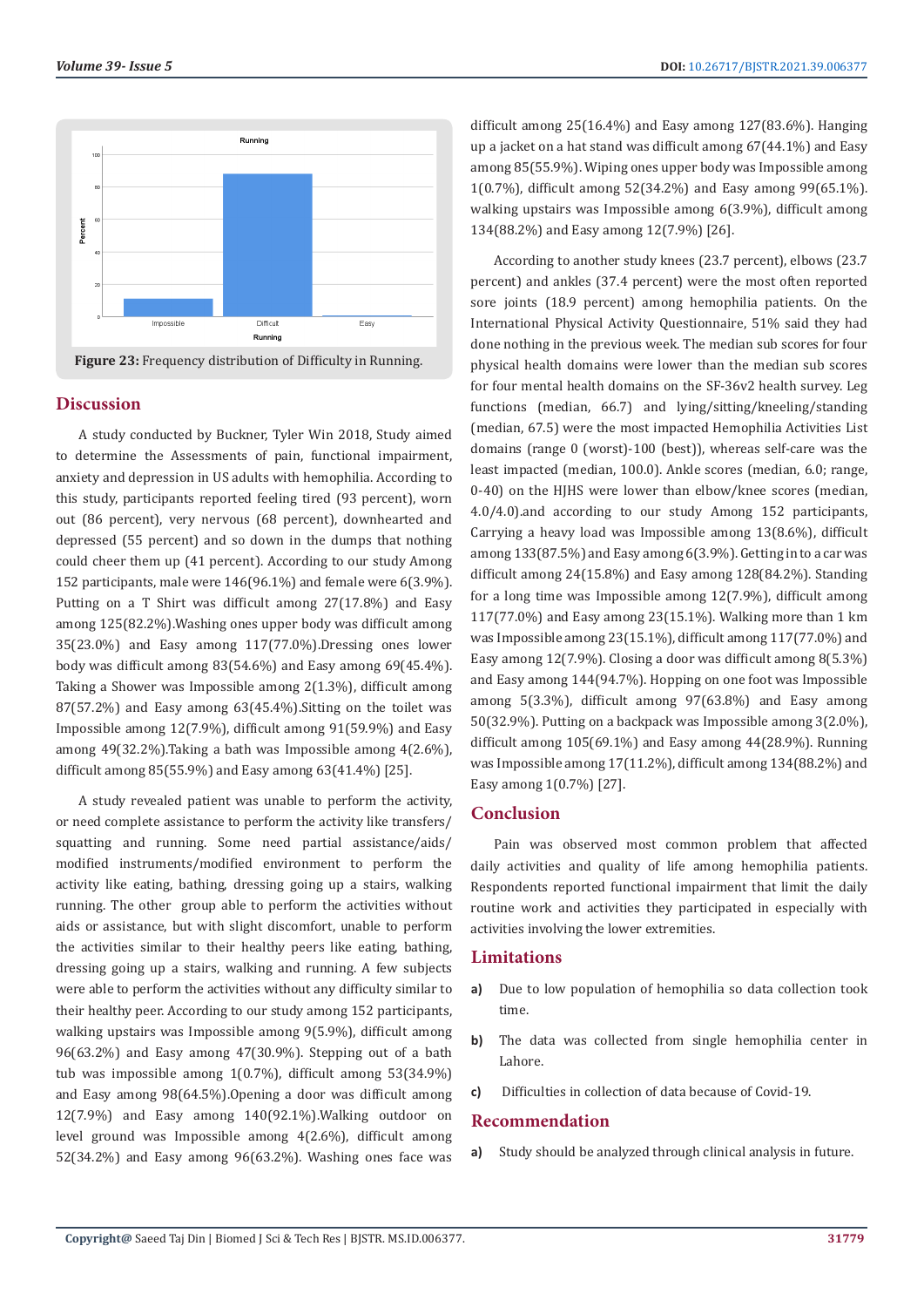- **b)** Seminars can be conducted to spread the awareness among patients.
- **c)** Longitudinal study should be conducted to evaluate the long term effects of hemophilia on joint pain.
- **d)** The data should be collected from all over hemophilia treatment centers of Pakistan.

# **References**

- 1. [Konkle BA, Huston H \(2017\) Hemophilia a.](https://www.ncbi.nlm.nih.gov/books/NBK1404/)
- 2. [Franchini M, Mannucci PM \(2014\) Editors. The history of hemophilia.](https://www.thieme-connect.com/products/ejournals/abstract/10.1055/s-0034-1381232)  [Seminars in thrombosis and hemostasis: Thieme Medical Publishers](https://www.thieme-connect.com/products/ejournals/abstract/10.1055/s-0034-1381232) [40\(5\): 571-576.](https://www.thieme-connect.com/products/ejournals/abstract/10.1055/s-0034-1381232)
- 3. [Stoffman J, Andersson N, Branchford B, Batt K, D'Oiron R, et al.\( 2019\)](https://pubmed.ncbi.nlm.nih.gov/30073913/)  [Common themes and challenges in hemophilia care: a multinational](https://pubmed.ncbi.nlm.nih.gov/30073913/)  [perspective. Hematology 24\(1\): 39-48.](https://pubmed.ncbi.nlm.nih.gov/30073913/)
- 4. [Qu Y, Nie X, Yang Z, Yin H, Pang Y, et al. \( 2014\) The prevalence of](https://pubmed.ncbi.nlm.nih.gov/24968688/)  [hemophilia in mainland China: a systematic review and meta-analysis.](https://pubmed.ncbi.nlm.nih.gov/24968688/)  [Southeast Asian Journal of Tropical Medicine and Public Health 45\(2\):](https://pubmed.ncbi.nlm.nih.gov/24968688/)  [455-466.](https://pubmed.ncbi.nlm.nih.gov/24968688/)
- 5. [Dorgalaleh A, Dadashizadeh G, Bamedi T \(2016\) Hemophilia in Iran.](https://pubmed.ncbi.nlm.nih.gov/26914731/)  [Hematology 21\(5\): 300-310.](https://pubmed.ncbi.nlm.nih.gov/26914731/)
- 6. [Rodriguez-Merchan E \(2012\) Prevention of the musculoskeletal](https://www.ncbi.nlm.nih.gov/pmc/articles/PMC3384927/)  [complications of hemophilia. Advances in preventive medicine.](https://www.ncbi.nlm.nih.gov/pmc/articles/PMC3384927/)
- 7. [Witkop M, Neff A, Buckner T, Wang M, Batt K, et al. \(2017\) Self‐](https://www.researchgate.net/publication/316169722_Self-reported_prevalence_description_and_management_of_pain_in_adults_with_haemophilia_Methods_demographics_and_results_from_the_Pain_Functional_Impairment_and_Quality_of_life_P-FiQ_study) [reported prevalence, description and management of pain in adults](https://www.researchgate.net/publication/316169722_Self-reported_prevalence_description_and_management_of_pain_in_adults_with_haemophilia_Methods_demographics_and_results_from_the_Pain_Functional_Impairment_and_Quality_of_life_P-FiQ_study)  [with haemophilia: methods, demographics and results from the Pain,](https://www.researchgate.net/publication/316169722_Self-reported_prevalence_description_and_management_of_pain_in_adults_with_haemophilia_Methods_demographics_and_results_from_the_Pain_Functional_Impairment_and_Quality_of_life_P-FiQ_study)  [Functional Impairment, and Quality of life \(P-FiQ\) study. Haemophilia](https://www.researchgate.net/publication/316169722_Self-reported_prevalence_description_and_management_of_pain_in_adults_with_haemophilia_Methods_demographics_and_results_from_the_Pain_Functional_Impairment_and_Quality_of_life_P-FiQ_study)  [23\(4\): 556-565.](https://www.researchgate.net/publication/316169722_Self-reported_prevalence_description_and_management_of_pain_in_adults_with_haemophilia_Methods_demographics_and_results_from_the_Pain_Functional_Impairment_and_Quality_of_life_P-FiQ_study)
- 8. [Forsyth AL, Witkop M, Lambing A, Garrido C, Dunn S, et al. \(2015\)](https://pubmed.ncbi.nlm.nih.gov/26604708/)  [Associations of quality of life, pain, and self-reported arthritis with age,](https://pubmed.ncbi.nlm.nih.gov/26604708/)  [employment, bleed rate, and utilization of hemophilia treatment center](https://pubmed.ncbi.nlm.nih.gov/26604708/)  [and health care provider services: results in adults with hemophilia in](https://pubmed.ncbi.nlm.nih.gov/26604708/)  [the HERO study. Patient preference and adherence 9: 1549-1560.](https://pubmed.ncbi.nlm.nih.gov/26604708/)
- 9. [Elander J, Robinson G, Mitchell K, Morris J \(2009\) An assessment of](https://pubmed.ncbi.nlm.nih.gov/19573989/)  [the relative influence of pain coping, negative thoughts about pain, and](https://pubmed.ncbi.nlm.nih.gov/19573989/)  [pain acceptance on health-related quality of life among people with](https://pubmed.ncbi.nlm.nih.gov/19573989/)  hemophilia. PAIN**®** [145\(1-2\): 169-175.](https://pubmed.ncbi.nlm.nih.gov/19573989/)
- 10. [Roosendaal G, Lafeber FP, Editors \(2003\) Blood-induced joint damage in](https://pubmed.ncbi.nlm.nih.gov/12640563/)  [hemophilia. Seminars in thrombosis and hemostasis; Copyright](https://pubmed.ncbi.nlm.nih.gov/12640563/)**©** 2003 [by Thieme Medical Publishers, Inc, 333 Seventh Avenue, New ….](https://pubmed.ncbi.nlm.nih.gov/12640563/) 29(1): [37-42.](https://pubmed.ncbi.nlm.nih.gov/12640563/)
- 11. [Iannone M, Pennick L, Tom A, Cui H, Gilbert M, et al. \(2012\) Prevalence](https://pubmed.ncbi.nlm.nih.gov/22642565/)  [of depression in adults with haemophilia. Haemophilia 18\(6\): 868-874.](https://pubmed.ncbi.nlm.nih.gov/22642565/)
- 12. [Kempton CL, Wang M, Recht M, Neff A, Shapiro AD, et al. \(2017\)](https://www.dovepress.com/reliability-of-patient-reported-outcome-instruments-in-us-adults-with--peer-reviewed-fulltext-article-PPA)  [Reliability of patient-reported outcome instruments in US adults with](https://www.dovepress.com/reliability-of-patient-reported-outcome-instruments-in-us-adults-with--peer-reviewed-fulltext-article-PPA)  [hemophilia: the Pain, Functional Impairment and Quality of life \(P-FiQ\)](https://www.dovepress.com/reliability-of-patient-reported-outcome-instruments-in-us-adults-with--peer-reviewed-fulltext-article-PPA)  [study. Patient preference and adherence 11: 1603-1612.](https://www.dovepress.com/reliability-of-patient-reported-outcome-instruments-in-us-adults-with--peer-reviewed-fulltext-article-PPA)
- 13. [Manco-Johnson MJ, Soucie JM, Gill JC \(2017\) Prophylaxis usage, bleeding](https://pubmed.ncbi.nlm.nih.gov/28183693/)  [rates, and joint outcomes of hemophilia, 1999 to 2010: a surveillance](https://pubmed.ncbi.nlm.nih.gov/28183693/)  [project. Blood 129\(17\): 2368-2374.](https://pubmed.ncbi.nlm.nih.gov/28183693/)
- 14. [Rodriguez-Merchan E. \(1996\) Effects of hemophilia on articulations of](https://journals.lww.com/clinorthop/fulltext/1996/07000/effects_of_hemophilia_on_articulations_of_children.3.aspx) [children and adults. Clinical Orthopaedics and Related Research \(1976-](https://journals.lww.com/clinorthop/fulltext/1996/07000/effects_of_hemophilia_on_articulations_of_children.3.aspx) [2007\) 328: 7-13.](https://journals.lww.com/clinorthop/fulltext/1996/07000/effects_of_hemophilia_on_articulations_of_children.3.aspx)
- 15. [Cutter S, Molter D, Dunn S, Hunter S, Peltier S, et al. \(2017\) Impact of](https://pubmed.ncbi.nlm.nih.gov/28319337/) [mild to severe hemophilia on education and work by US men, women,](https://pubmed.ncbi.nlm.nih.gov/28319337/) [and caregivers of children with hemophilia B: The Bridging Hemophilia](https://pubmed.ncbi.nlm.nih.gov/28319337/) [B Experiences, Results and Opportunities into Solutions \(B-HERO-S\)](https://pubmed.ncbi.nlm.nih.gov/28319337/) [study. European journal of haematology 98: 18-24.](https://pubmed.ncbi.nlm.nih.gov/28319337/)
- 16. [Wang M, Batt K, Kessler C, Neff A, Iyer NN, et al. \(2017\) Internal](https://www.ncbi.nlm.nih.gov/pmc/articles/PMC5661843/) [consistency and item-total correlation of patient-reported outcome](https://www.ncbi.nlm.nih.gov/pmc/articles/PMC5661843/) [instruments and hemophilia joint health score v2. 1 in US adult people](https://www.ncbi.nlm.nih.gov/pmc/articles/PMC5661843/) [with hemophilia: results from the pain, functional impairment, and](https://www.ncbi.nlm.nih.gov/pmc/articles/PMC5661843/) [quality of life \(P-FiQ\) study. Patient preference and adherence 11: 1831-](https://www.ncbi.nlm.nih.gov/pmc/articles/PMC5661843/) [1839.](https://www.ncbi.nlm.nih.gov/pmc/articles/PMC5661843/)
- 17. [Varni J \(1981\) Behavioral medicine in hemophilia arthritic pain](https://pubmed.ncbi.nlm.nih.gov/7016064/) [management: two case studies. Archives of physical medicine and](https://pubmed.ncbi.nlm.nih.gov/7016064/) [rehabilitation 62\(4\): 183-187.](https://pubmed.ncbi.nlm.nih.gov/7016064/)
- 18. [Kempton CL, Buckner TW, Fridman M, Iyer NN, Cooper DL \(2018\)](https://pubmed.ncbi.nlm.nih.gov/29498782/) [Factors associated with pain severity, pain interference, and perception](https://pubmed.ncbi.nlm.nih.gov/29498782/) [of functional abilities independent of joint status in US adults with](https://pubmed.ncbi.nlm.nih.gov/29498782/) [hemophilia: Multivariable analysis of the Pain, Functional Impairment,](https://pubmed.ncbi.nlm.nih.gov/29498782/) [and Quality of Life \(P‐FiQ\) study. European journal of haematology 100:](https://pubmed.ncbi.nlm.nih.gov/29498782/) [25-33.](https://pubmed.ncbi.nlm.nih.gov/29498782/)
- 19. [Soucie JM, Cianfrini C, Janco RL, Kulkarni R, Hambleton J, et al. \(2004\)](https://pubmed.ncbi.nlm.nih.gov/14615381/) [Joint range-of-motion limitations among young males with hemophilia:](https://pubmed.ncbi.nlm.nih.gov/14615381/) [prevalence and risk factors. Blood 103\(7\): 2467-2473.](https://pubmed.ncbi.nlm.nih.gov/14615381/)
- 20. [Monahan PE, Baker JR, Riske B, Soucie JM \(2011\) Physical functioning](https://pubmed.ncbi.nlm.nih.gov/22099359/) [in boys with hemophilia in the US. American journal of preventive](https://pubmed.ncbi.nlm.nih.gov/22099359/) [medicine 41\(6\): S360-S368.](https://pubmed.ncbi.nlm.nih.gov/22099359/)
- 21. [Zhang H, Huang J, Kong X, Ma G, Fang Y \(2019\) Health-related quality of](https://hqlo.biomedcentral.com/articles/10.1186/s12955-019-1083-3) [life in children with haemophilia in China: a 4-year follow-up prospective](https://hqlo.biomedcentral.com/articles/10.1186/s12955-019-1083-3) [cohort study. Health Qual Life Outcomes 17\(1\): 28.](https://hqlo.biomedcentral.com/articles/10.1186/s12955-019-1083-3)
- 22. [Davari M, Gharibnaseri Z, Ravanbod R, Sadeghi A \(2019\) Health status](https://pubmed.ncbi.nlm.nih.gov/31285808/) [and quality of life in patients with severe hemophilia A: A cross-sectional](https://pubmed.ncbi.nlm.nih.gov/31285808/) [survey. Hematology reports 11\(2\): 7894.](https://pubmed.ncbi.nlm.nih.gov/31285808/)
- 23. [Timmer MA, Veenhof C, de Kleijn P, de Bie RA, Schutgens RE, et al. \(2020\)](https://www.ncbi.nlm.nih.gov/pmc/articles/PMC7074509/) [Movement behaviour patterns in adults with haemophilia. Therapeutic](https://www.ncbi.nlm.nih.gov/pmc/articles/PMC7074509/) [advances in hematology 11: 2040620719896959.](https://www.ncbi.nlm.nih.gov/pmc/articles/PMC7074509/)
- 24. [Nguyo EM \(2020\) Prevalence of musculoskeletal complications among](http://erepository.uonbi.ac.ke/handle/11295/154157?show=full.) [hemophilia patients as seen at Kenyatta National Hospital: University](http://erepository.uonbi.ac.ke/handle/11295/154157?show=full.) [of Nairobi.](http://erepository.uonbi.ac.ke/handle/11295/154157?show=full.)
- 25. [Buckner TW, Batt K, Quon D, Witkop M, Recht M, et al. \(2018\) Assessments](https://pubmed.ncbi.nlm.nih.gov/29498784/) [of pain, functional impairment, anxiety, and depression in US adults with](https://pubmed.ncbi.nlm.nih.gov/29498784/) [hemophilia across patient-reported outcome instruments in the Pain,](https://pubmed.ncbi.nlm.nih.gov/29498784/) [Functional Impairment, and Quality of Life \(P-FiQ\) study. European](https://pubmed.ncbi.nlm.nih.gov/29498784/) [journal of haematology 100\(1\): 5-13.](https://pubmed.ncbi.nlm.nih.gov/29498784/)
- 26. [Ferreira AA, Bustamante-Teixeira MT, Leite ICG, Corr](https://pubmed.ncbi.nlm.nih.gov/23580880/)**ê**a CSL, Rodrigues [DdOW, et al. \(2013\) Clinical and functional evaluation of the joint status](https://pubmed.ncbi.nlm.nih.gov/23580880/) [of hemophiliac adults at a Brazilian blood center. Revista brasileira de](https://pubmed.ncbi.nlm.nih.gov/23580880/) [hematologia e hemoterapia 35\(1\): 23-28.](https://pubmed.ncbi.nlm.nih.gov/23580880/)
- 27. [Kempton C, Recht M, Neff A, Wang M, Buckner T, et al. \(2018\) Impact](https://pubmed.ncbi.nlm.nih.gov/29218759/) [of pain and functional impairment in US adults with haemophilia:](https://pubmed.ncbi.nlm.nih.gov/29218759/) [Patient‐reported outcomes and musculoskeletal evaluation in the pain,](https://pubmed.ncbi.nlm.nih.gov/29218759/) [functional impairment and quality of life \(P-FiQ\) study. Haemophilia](https://pubmed.ncbi.nlm.nih.gov/29218759/) [24\(2\): 261-270.](https://pubmed.ncbi.nlm.nih.gov/29218759/)